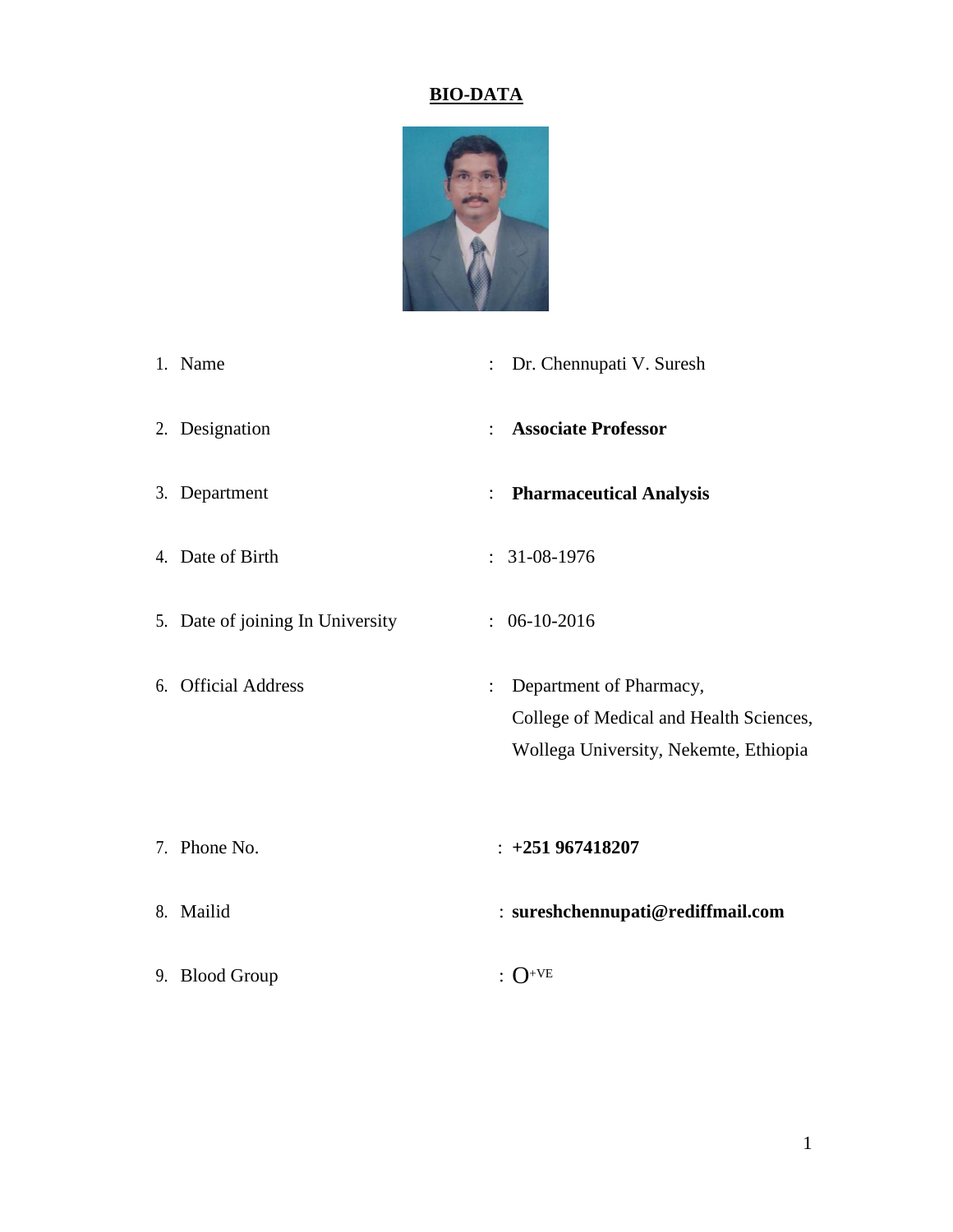| <b>Examination/Degree</b> | University/Board                                               | Institution                                                          | Year | Class/Div              | Specialization                |
|---------------------------|----------------------------------------------------------------|----------------------------------------------------------------------|------|------------------------|-------------------------------|
| S.S.C                     | Board of<br>Secondary<br>Education,<br>Andhra Pradesh          | Majeti<br>Guravaiah<br>High school,<br>Guntur                        | 1991 | <b>FIRST</b><br>Class  |                               |
| Intermediate              | <b>National Open</b><br>School, New<br>Delhi                   | Sri<br>Anandamayee<br>Residential<br>College,<br>Vijayawada          | 1994 | <b>SECOND</b><br>Class |                               |
| <b>B.</b> Pharmacy        | Gulbarga<br>University                                         | S.C.S. College<br>of Pharmacy,<br>Harapanahalli,<br>Karnataka        | 1999 | <b>FIRST</b><br>Class  |                               |
| M. Pharmacy               | Rajiv Gandhi<br>University of<br>Health Sciences,<br>Bangalore | N.G.S.M.<br>Institute of<br>Pharmaceutical<br>Sciences,<br>Mangalore | 2001 | <b>FIRST</b><br>Class  | Pharm.<br>Chemistry           |
| Ph. D                     | Acharya<br>Nagarjuna<br>University                             | Acharya<br>Nagarjuna<br>University                                   | 2013 | <b>Awarded</b>         | Ph. Analysis<br>Biotechnology |

10. Qualification (Enclose Certificates)

# 11. Experience

# a) Teaching : **18 Years**

| Institution               | Designation                | Duration         |            |
|---------------------------|----------------------------|------------------|------------|
|                           |                            | From             | To         |
| Viswa Bharathi College of |                            |                  |            |
| Pharmaceutical Sciences,  | Lecturer                   | 10-10-2001       | 10-06-2006 |
| Perecherla, Guntur        |                            |                  |            |
| A.S.N. Pharmacy College,  |                            |                  |            |
| Tenali, Guntur Dt         | Asst. Professor            | 12-06-2006       | 03-09-2007 |
| Sri Siddhartha Pharmacy   |                            |                  |            |
| College, Nuzvid, Krishna  | <b>Associate Professor</b> | 06-09-2007       | 31-10-2011 |
| <b>District</b>           |                            |                  |            |
| St. Mary's College of B.  |                            |                  |            |
| Pharmacy, Surampalem,     | <b>Associate Professor</b> | $01 - 11 - 2011$ | 30-04-2013 |
| East Godavari District    |                            |                  |            |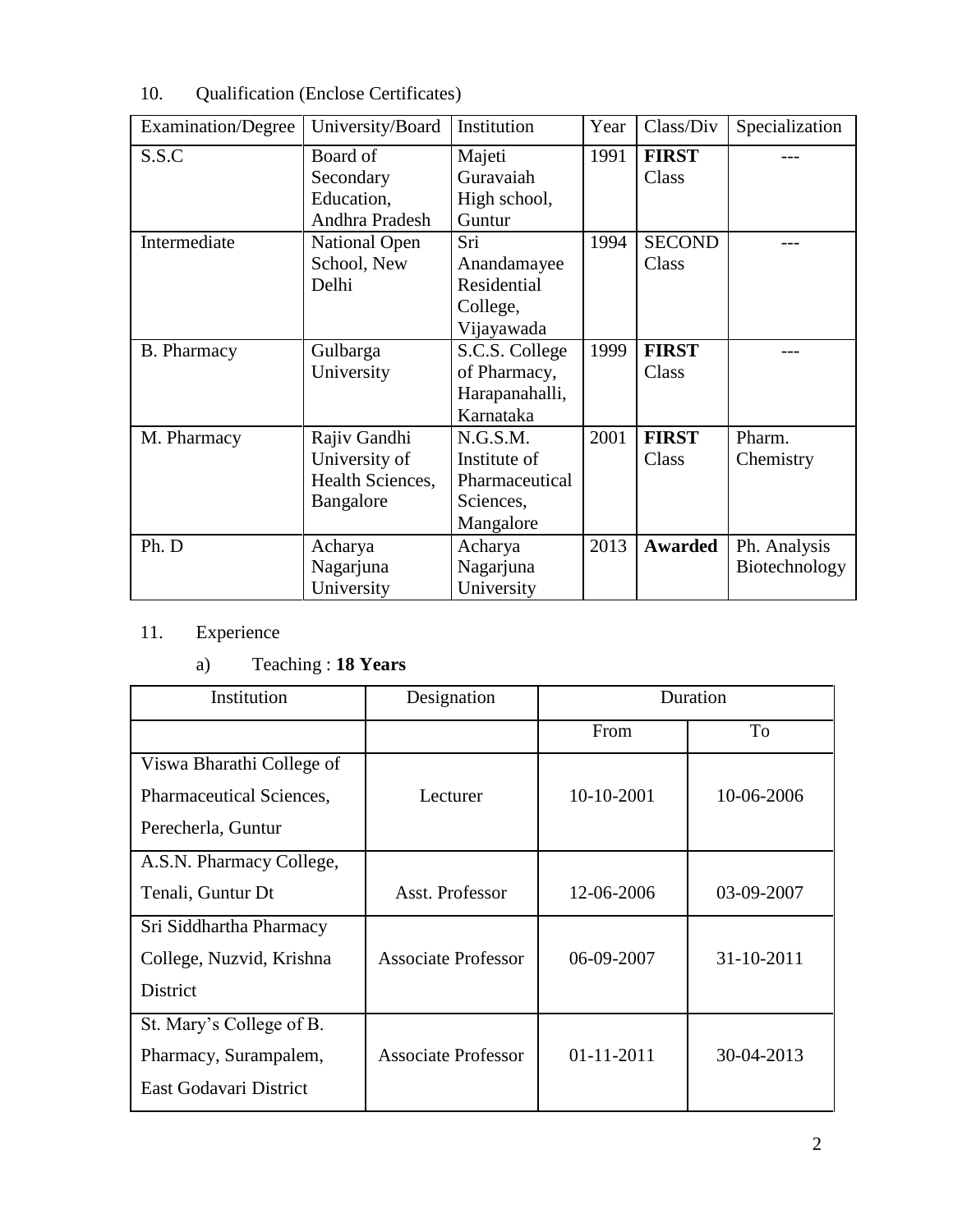| Mother Teresa Pharmacy          |                            |              |            |
|---------------------------------|----------------------------|--------------|------------|
| College, Sathupally,            | Principal                  | 30-05-2013   | 31-08-2015 |
| <b>Khammam District</b>         |                            |              |            |
| Green Royal Academy of          |                            |              |            |
| <b>Pharmaceutical Education</b> | Principal                  | $01-12-2015$ | 27-04-2016 |
| and Sciences,                   |                            |              |            |
| Koyyalagudem, Godavari          |                            |              |            |
| District, Andhra Pradesh        |                            |              |            |
| K C Reddy Institute of          |                            |              |            |
| Pharmaceutical Sciences,        | Principal                  | 29-04-2016   | 16-07-2016 |
| Gangamguntlapalem,              |                            |              |            |
| Medikonduru Mandal,             |                            |              |            |
| Guntur, Andhra Pradesh          |                            |              |            |
| Department of Pharmacy,         |                            |              |            |
| College of Health and           |                            |              |            |
| Medical Sciences,               | <b>Associate Professor</b> | 06-10-2016   | Till date  |
| Wollega University,             |                            |              |            |
| Nekemte, Ethiopia               |                            |              |            |

13. Subjects of interest (teaching)

## 12. Field of specialization : **Medicinal Chemistry/ Pharm. Analysis**

: Medicinal Chemistry

Pharmaceutical

Analysis Organic

Chemistry Biochemistry

Pharm. Inorganic Chemistry

14. Awards received : **BHARATH SIKSHA RATAN** Award from Global Society for Health and Educational Growth on 30<sup>th</sup> Sep 2013 at New Delhi.

> **INDIA\_INTERNATIONAL ACIEVERS AWARD FOR EDUCATIONAL EXCELLENCE** from Global Society for Health and Education Growth at Tashkent, Uzbekistan on  $15^{th}$  2014.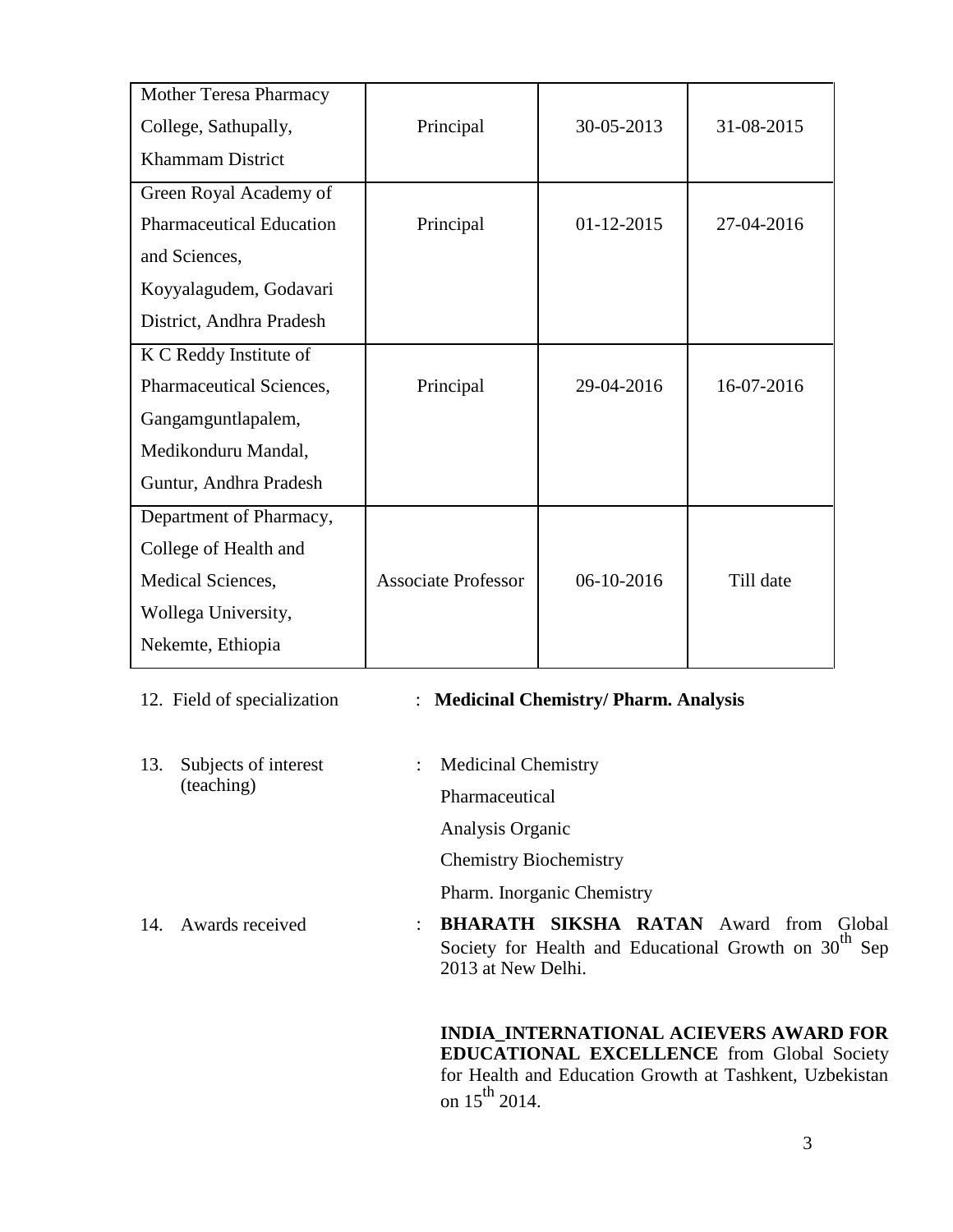**APP-PRINCIPAL OF THE YEAR-2015** Award from Association of Pharmacy Professionals at A.S.N. Pharmacy College, Tenali during Ist Indo-Gulf Conference on  $8^{th}$ August 2015.

| 15. Titles of books authored             | <b>Pharmaceutical Inorganic Chemistry Text Book</b><br>Published by Pharma Med press bearing ISBN Number:<br>9788178002620                                                                                                                                                                              |
|------------------------------------------|---------------------------------------------------------------------------------------------------------------------------------------------------------------------------------------------------------------------------------------------------------------------------------------------------------|
|                                          | This Textbook has been approved by Jawaharlal Nehru<br>Technological University, Hyderabad and Jawaharlal<br>Nehru Technological University, kakinada as a Reference<br>textbook for Pharmaceutical Inorganic Chemistry subject<br>for its affiliated Pharmacy Colleges of A.P and Telangana<br>States. |
|                                          | This textbook has also been approved and recommended<br>by Gautam Buddha Technical University, Lucknow, U.P.<br>for Pharmaceutical Chemistry-I subject for the affiliated<br>Pharmacy colleges under its jurisdiction in the state.                                                                     |
| 16. Membership of Professional<br>bodies | The Association of Pharmaceutical Teachers of<br>India, $(AP/LM-194)$                                                                                                                                                                                                                                   |
|                                          | • The Indian Pharmaceutical Association<br>(AP/VIJ/LM/0122)                                                                                                                                                                                                                                             |
|                                          | • Indian Council of Chemists<br>(LF/1343)                                                                                                                                                                                                                                                               |
|                                          | • Association of Pharmacy Professionals<br>(APP/AP/LM-002/11)                                                                                                                                                                                                                                           |
|                                          | Pharma Research Library<br>$\bullet$<br>(PRL-2013/LM-1701)                                                                                                                                                                                                                                              |
|                                          | Associate of Institution of Chemists<br>$\bullet$<br>(LA 5762)                                                                                                                                                                                                                                          |
|                                          | The Indian Journal of Hospital Pharmacy<br>$(ALM-50567)$                                                                                                                                                                                                                                                |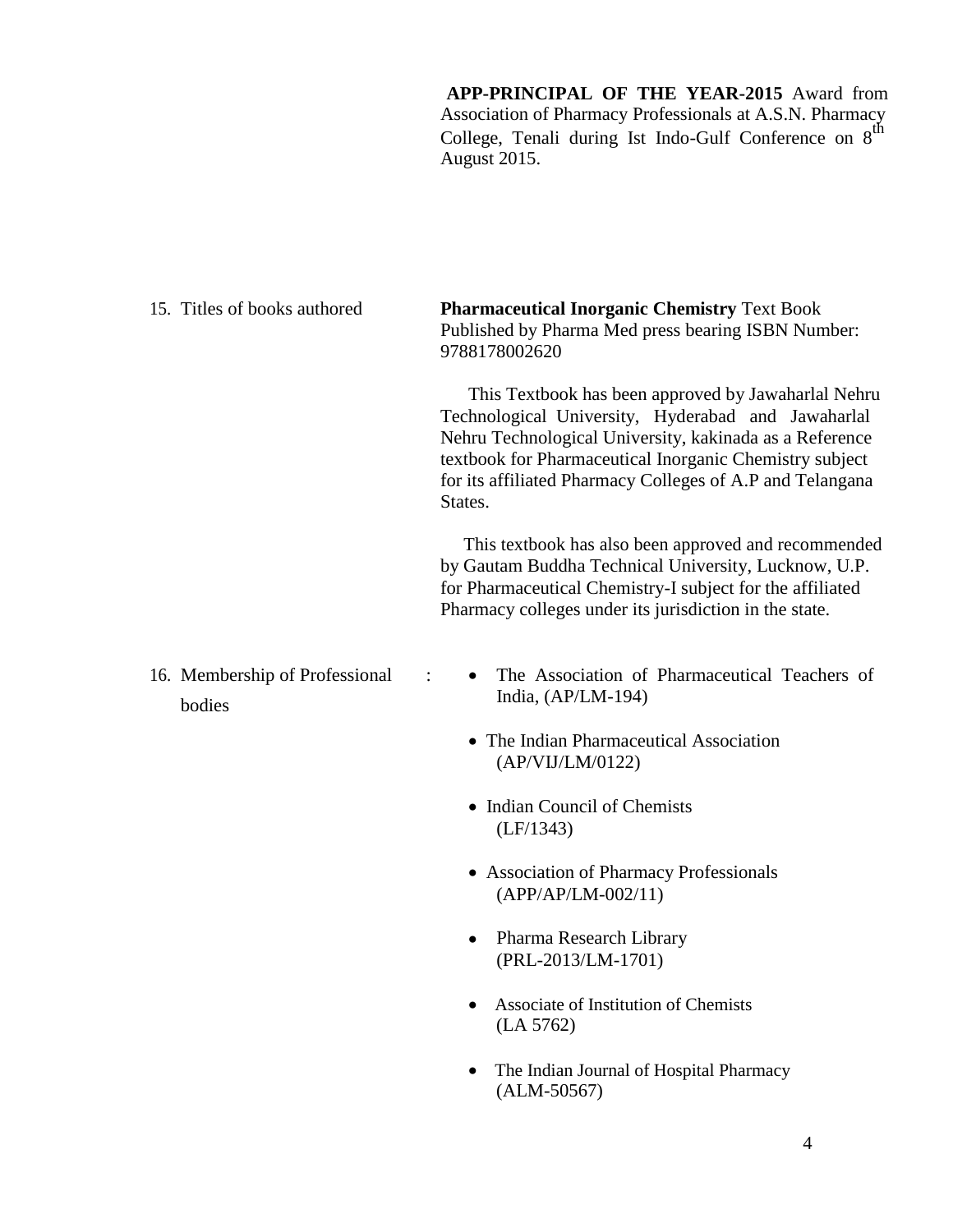- Society of Pharmaceutical Education and Research (SPER/LM/AP/006)
- Association of Biotechnology and Pharmacy
- Association of Community Pharmacists of India
- Fellow Member of International Science Congress Association (FISCA) (APP/AP/FM-001/14]
- Fellow of Association of Pharmacy Professionals (FAPP)
- Fellow Academy of General Education, Manipal (FAGE)
- Life Member of Indian Society for Technical Education (ISTE)
- 17. Any other distinctions : **Executive Editor** of Online Journal titled "Journal of Applicable Chemistry" [\(http://www.joac.info\)](http://www.joac.info/)

**Editorial Board member** of "Asian Journal of Chemical and Pharmaceutical Research" ( [http://www.pharmaresearchlibrary.com/ajcp\)](http://www.pharmaresearchlibrary.com/ajcpr/)

**Editorial Board member** of "Bulletin of Pharmaceutical Research" [\(http://journal.appconnect.in\)](http://journal.appconnect.in/)

**Editorial Board member** of "Journal of Comprehensive Pharmacy" [\(http://jcoponline.in\)](http://jcoponline.in/)

Completed one month **Certificate course in Drug Regulatory Affairs** conducted by Indian institute of Career Dimensions  $&$  excellence with A++ Grade in July 2013.

**Convener** for Two Day National Seminar entitled "Meeting Global Challenges through Harmonization of Pharmacy Education and Industry" Held at Mother Teresa Pharmacy College, Sathupally, Khammam District on  $7<sup>th</sup>$ and  $8^{th}$  March 2015.

**Co-Convener** for National Conference on "Current Scenario and Novel Findings in Pharmaceutical Research" Held at Hindu Pharmacy College, Guntur on 25<sup>th</sup> October 2014.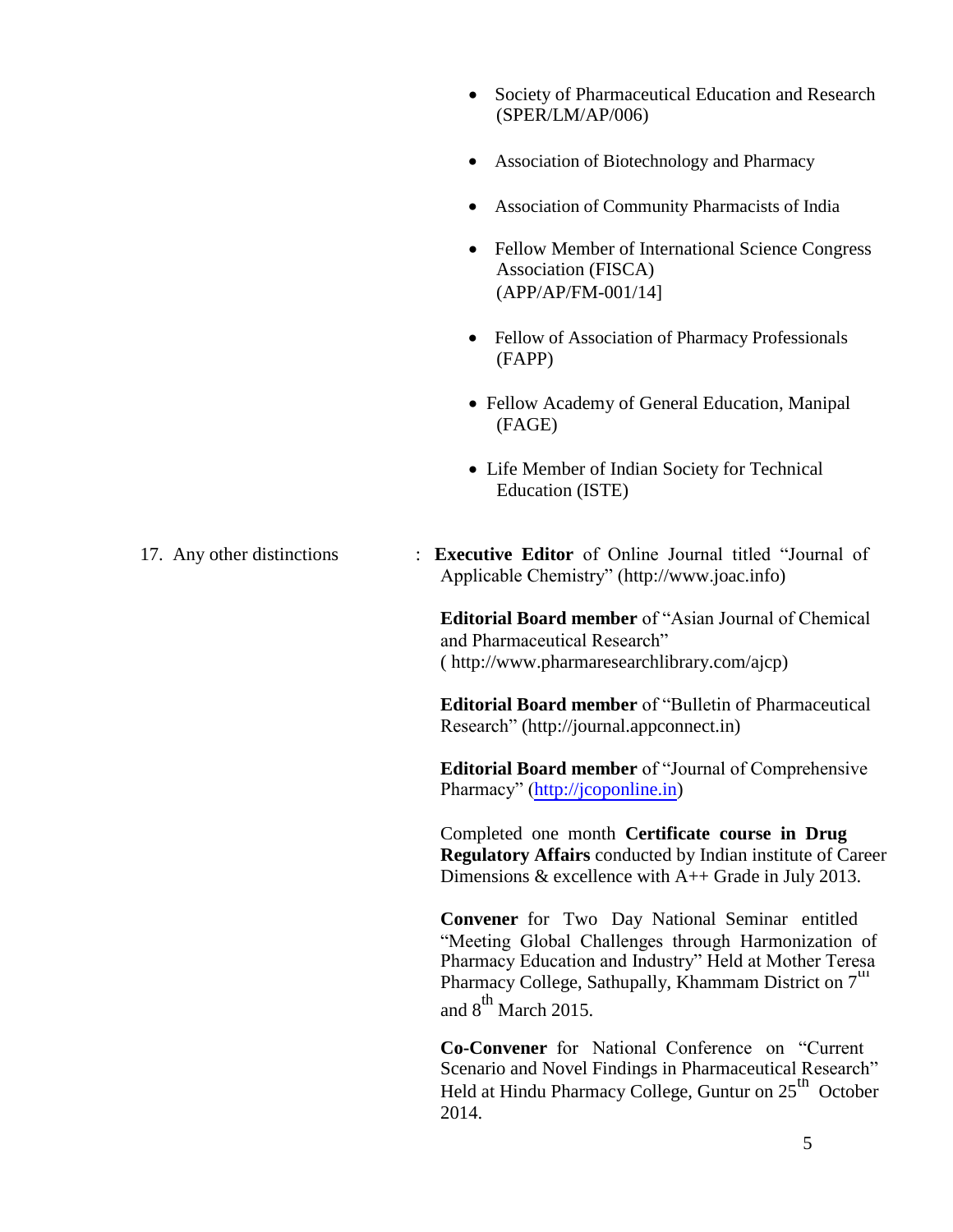**Co-Convener** for 1<sup>st</sup> Indo-African Conference on "Global" Trends and ongoing Developments in Pharmaceutical Sciences" Held at Chebrolu Hanumaiah Institute of Pharmaceutical Sciences, Guntur on  $14<sup>th</sup>$  February 2015.

**Co-Convener** for 1<sup>st</sup> Indo-Gulf Conference on "Current" Development in Novel Drug Delivery System" Held at A.S.N. Pharmacy College, Tenali, Andhra Pradesh, Guntur on  $8^{th}$  August 2015.

**Co-Convener** for 3rd Indo-African Conference on "Current Issues and Innovations in Pharmaceutical Research" Held at Nirmala Pharmacy College, Mangalagiri, Andhra Pradesh, Guntur on  $4^{th}$  September 2015.

**President** for 3<sup>rd</sup> Indo-US Conference on "Nanotechnology and Medicine: Challenges and future Opportunities" Held at RBVRR Women's Pharmacy College, Hyderabad on  $26<sup>th</sup>$  September 2015

**Convener** for 1<sup>st</sup> Indo-Geman Conference on "Current" Scenario and Future findings in Pharmaceutical Research" Held at Vishnu College of Pharmacy, Bhimavaram, Andhra Pradesh on 28<sup>th</sup> November 2015.

**Ratified** Principal of JNTU Hyderabad for the period (2014-2017)

**Convener** for 2<sup>nd</sup> Indo-Gulf Conference on "Nanotechnology: From Basic Research to Nano medicines" Held at Vishnu College of Pharmacy, Bhimavaram, Andhra Pradesh on  $2<sup>nd</sup>$  September 2016.

**Convener** for 5<sup>th</sup> Indo-African Conference on "Recent" trends and future development in Pharmaceutical Sector" Held at Vishnu College of Pharmacy, Bhimavaram, Andhra Pradesh on 1<sup>st</sup> September 2016.

**Co-Convener** for 2<sup>nd</sup> Indo-West Indies Conference on "Global Research Trends and challenges in Pharmaceutical Sciences" Held at V V Institute of Pharmaceutical Sciences, Gudlavalleru, Krishna District, Andhra Pradesh, Guntur on  $20^{th}$  July 2016.

**Co-Convener** for 3rd Indo-West Indies Conference on "Advances in Pharmaceutical sector and Healthcare Practices" Held at Narasaraopeta Institute of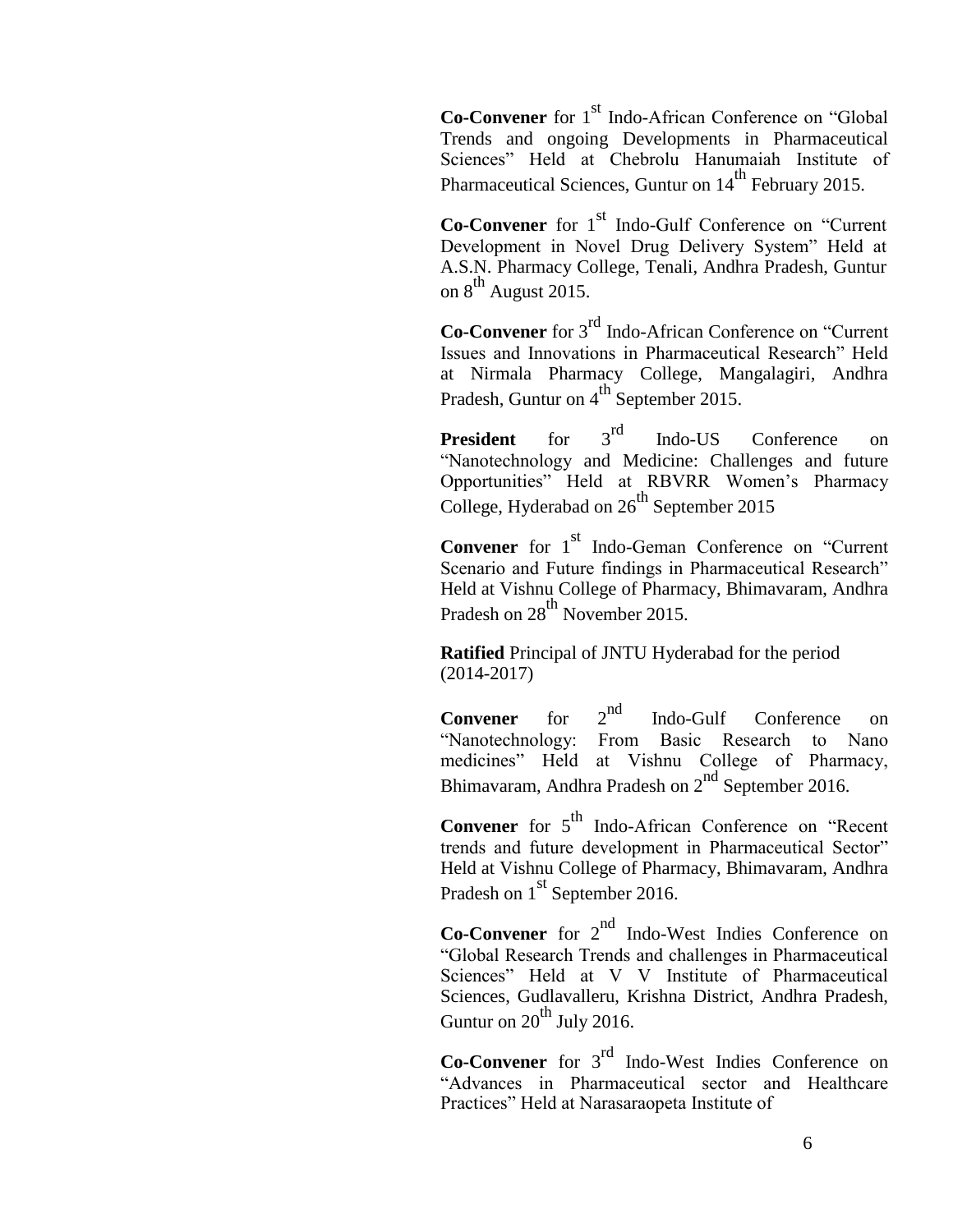Pharmaceutical Sciences, Narasaraopet, Guntur District, Andhra Pradesh, Guntur on  $29^{th}$  July 2016.

Guest of Honour for 4<sup>th</sup> Indo-West Indies Conference on "Innovations in Pharmaceutical Research" Held at G.Pulla Reddy College of Pharmacy, Mehadipatnam, Hyderabad on  $30^{th}$  July 2016.

**Guest of Honour** for 5<sup>th</sup> Annual International Convention of Association of Pharmacy Professionals organized on the theme of "Redefining Pharmacy Education and Regulation for Translation Drug Research in India" Held at Department of Pharmaceutical Technology, Anna University, BIT Campus, Tiruchurapalli, Tamilnadu on  $22<sup>nd</sup>$  and  $23<sup>rd</sup>$  January 2016. The event was organized in association with European Society for Translation Medicine and Austrian Society for Translation Medicine and supported/Sponsored by Department of Science and Technology and Department of Biotechnology, Ministry of Science and Technology, New Delhi, India.

Guest of Honour for 4<sup>th</sup> Indo-African Conference on "Advances in NanoSciences and Nanotechnology: It's Societal Impact" at Department of Biotechnology, Bannari Amman Institute of Technology (BIT), Satyamanagalam, Erode, Tamilnadu on  $18^{th}$  September 2015.

**Guest of Honour** for Indo-African Symposium on "Pharmaceutical Nanosciences" at Department of Pharmaceutics, JSS College of Pharmacy, Ooty, Tamilnadu on  $19^{th}$  September 2015.

18. No. of Conferences / : List Enclosed Workshops

19. List of Publications : List Enclosed

 $\blacktriangleright$ 

20. Staff Development

 $\blacktriangleright$ Attended in New Concepts, Methods and Technology Programmes attended in Pharmaceutical Education and Research Sponsored by **AICTE** and Organized by Manipal College of Pharmaceutical Sciences, **Manipal** from 22<sup>nd</sup> August to 3<sup>rd</sup> September 2005

> Attended in **AICTE** Sponsored Summer School on Bioinformatics under **Staff Development Program** at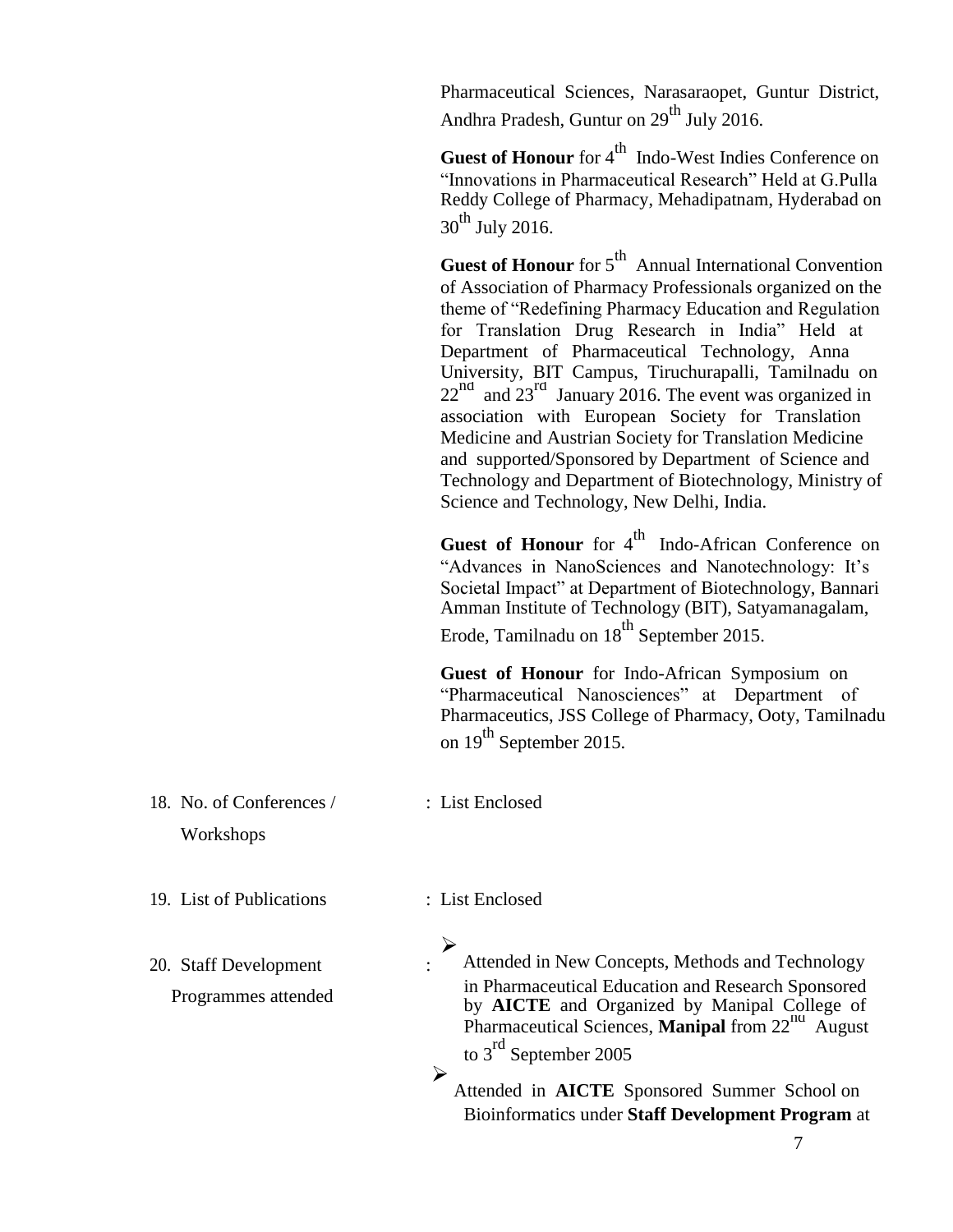National Institute of Technology, **Durgapur** from  $7^{\text{th}}$ July to  $18^{\rm th}$  July 2008

 $\blacktriangleright$ 

Attended in **APP** Sponsored **Faculty Development Program** on Current Teaching Methodologies and Research Trends in Pharmaceutical Field at Globus College of Pharmacy, **Bhopal** from 25th November to 8<sup>th</sup> December 2012

Suresh

Signature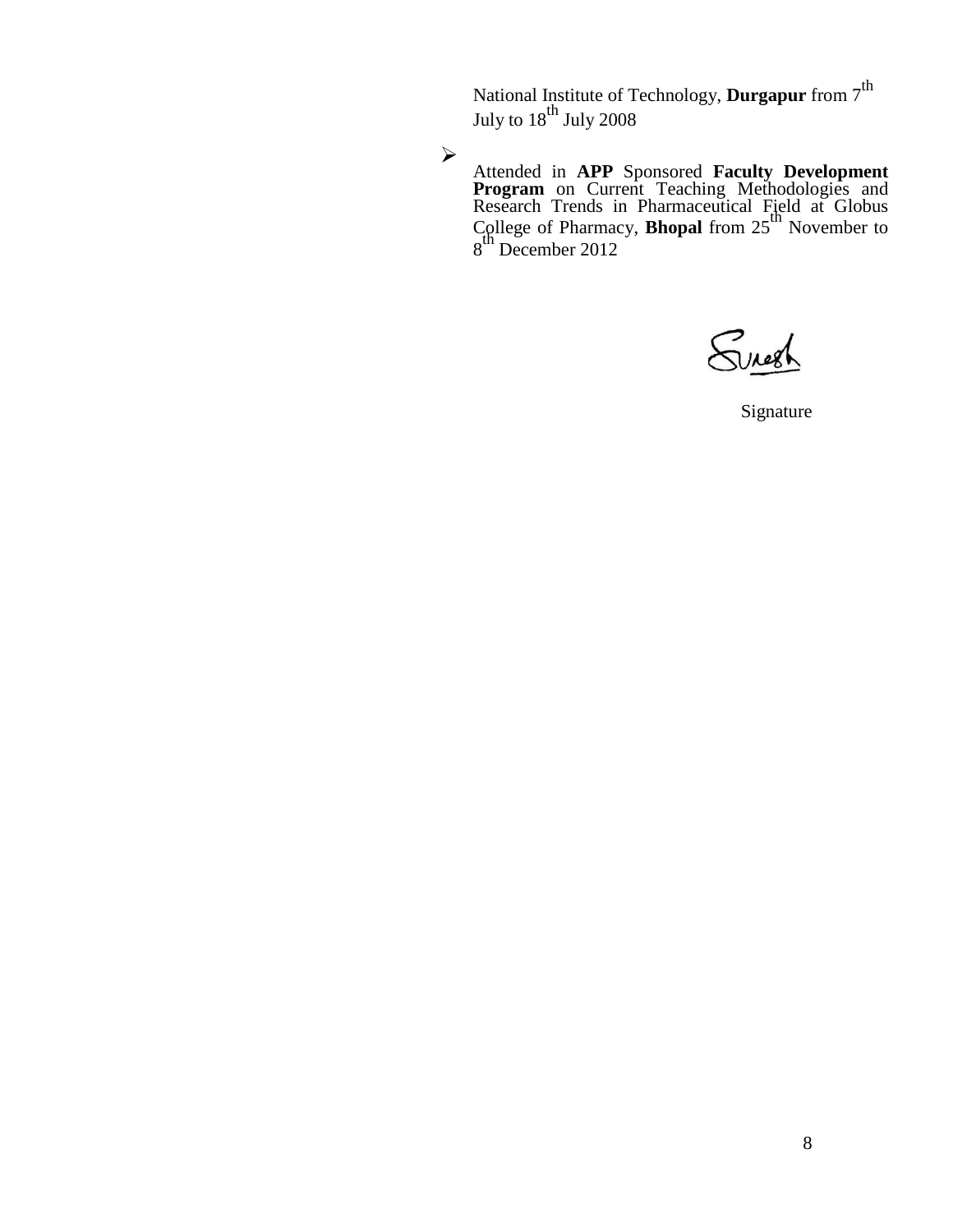List of PUBLICATIONS of Dr. Ch. V. Suresh:

- 1. Development of New Visible spectrophotometricmethods for the determination of Quetiapine in Pharmaceutical Dosage forms. Chennupati Venkata Suresh, K. R. S. Sambasiva Rao and G. Vidya Sagar Bulletin of Pharmaceutical Research 2011; 1(3):31-33.
- 2. Development and validation of RP-HPLC method for the simultaneous estimation of Ramipril and Hydrochlorothiazide in Tablet dosage form. Kumar Katragunta, CH. V. Suresh, Boddu Mahesh, Nagaapparao Sabasu, K. S. Sumanth PHARMANEST, Volume 3, Issue 6, November-December 2012, Pages 410-417
- 3. Development of New Visible Spectrophotometric Methods for the Determination of Ranolazine in Pharmaceutical dosage forms. Ch. V. Suresh, K R S Sambasiva Rao, G. Vidya Sagar International Journal of Pharmaceutical technology 2011; 3(4): 3710-3714
- 4. Development of New Visible Spectrophotometric Methods for the Determination of Cinitapride in Pharmaceutical dosage forms. Ch. V. Suresh, G. Vidya Sagar International Journal of Research in Ayurveda and Pharmacy 2011; 2(6): 1825-

1826

5. Development and validation of simple Spectrophotometric, first and second derivative Spectroscopy for estimation of Atovaquone in bulk and Pharmaceutical Formulations.

K.S. Sumanth, Jaya lakshmi Kumari k, Sreelekha P, Chandana A, Sankar rao B, Suresh Ch.V International Journal of Research in Pharmaceutical sciences 2011; 2(2): 261-265

- 6. Childhood Obesity Suresh Chennupati, G. Vidyasagar, Sushma.B Journal of Applicable Chemistry, 2012, 1 (1): 5- 10
- 7. DOCKING-A Review Sushma B, Ch. V. Suresh Journal of Applicable Chemistry, 2012, 1 (2):167-173
- 8. Simple Spectrophotometricmethods for the determination of Quetiapine fumarate in bulk and Pharmaceutical Dosage forms. Ch.V. Suresh and G. Vidya Sagar Pharmabuzz, 2007, 2 (12): 32-34
- 9. Simple Spectrophotometricmethods for the determination of Olanzapine in bulk and Pharmaceutical Dosage forms. Ch.V. Suresh and G. Vidya Sagar

Pharmabuzz, 2008, 3 (4): 38-40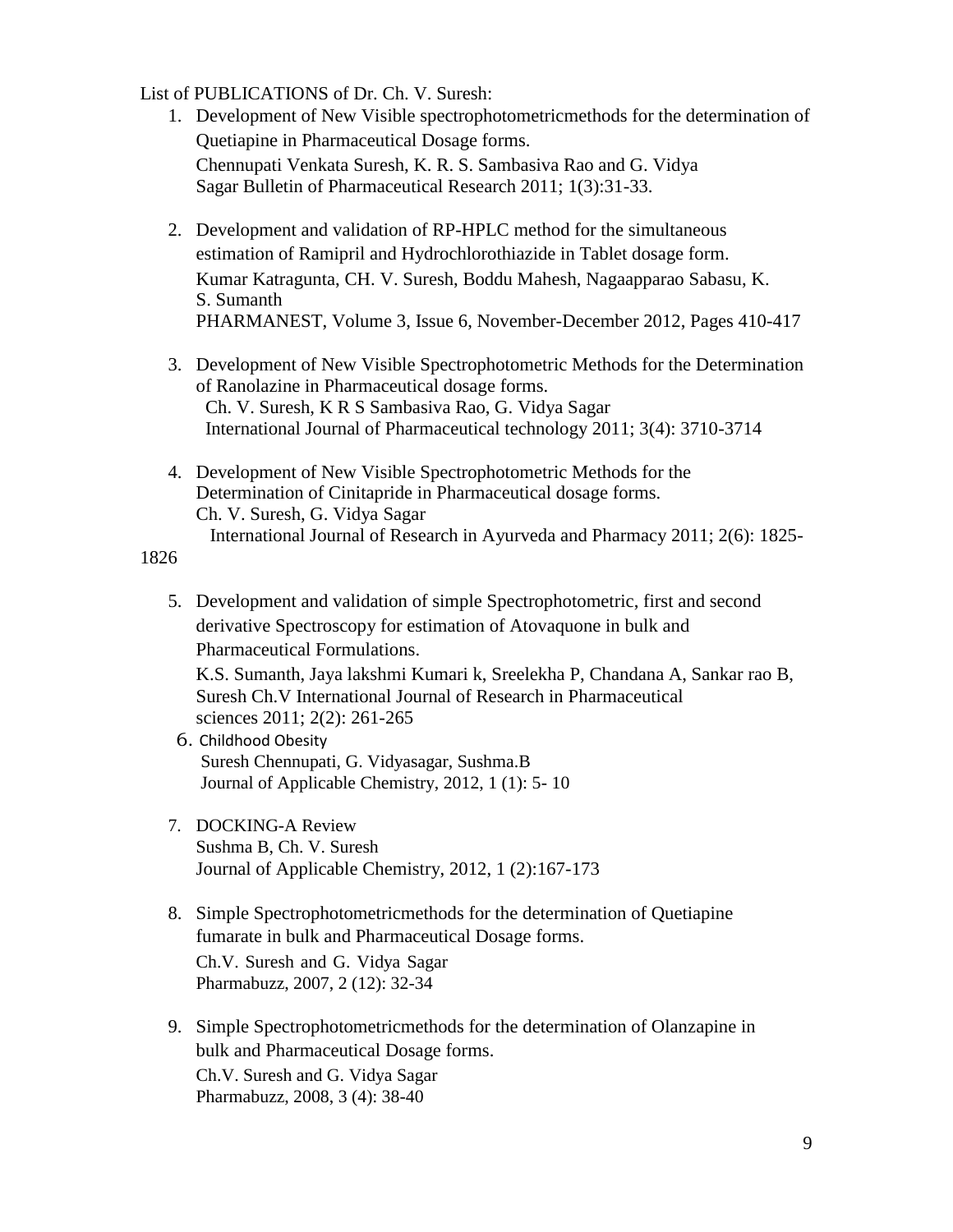10. A Study on Evaluation of Invitro Anti Inflammatory activity of Methanol Extract of Teprosiapurpurea (linn) Chennupati V Suresh, Alla Narayana Rao, A. Naresh, K. Akshitha and P. Lakshmi INTERNATIONAL JOURNAL OF RESEARCH IN PHARMACY AND CHEMISTRY IJRPC 2015, 5(1), 172-175.

11. A Prospective Phyto Chemical and In-vitro Antioxidant Screening of Leaves of Pongamia Pinnata A. Bhavana, J. Nagalaxmi, M. Prasanna Teja, M. Venkateswarao, Ch.V. Suresh International Journal of Current Trends in Pharmaceutical Research IJCTPR, 2015, 3(4): 733–739

12. Spectrophotometric Method for the Estimation of Nicorandil in Tablet Dosage form Kumar Raja Jayavarapu, Suresh.V. Chennupati, Gaddala Mounika, Bejawada Saikrishna and Tatikonda. Usha International Journal of Chemistry and Pharmaceutical Sciences *IJCPS, 2015, 3(6): 1431–1434*

### 13. STUDY ON ANTI UROLITHIASIS ACTIVITY OF SOME COMMON MEDICINAL PLANTS ALCOHOLIC EXTRACTS

### SURESH V CHENNUPATI, NARAYANA RAO ALLA\*, M S C BOSE, ANUSHA G, SRAVANI A

PHARMANEST

Volume 6|Issue 2|March-April 2015|Pages 2784-2789

14. First Total Synthesis and Biological Screening of a Proline-Rich Cyclopeptide from a Caribbean Marine Sponge Rajiv Dahiya, Sunil Singh, Ajay Sharma, Suresh V. Chennupati and Sandeep Maharaj

MARINE DRUGS, IMPACT FACTOR 3.35

Mar. Drugs 2016, 14, 228; doi:10.3390/md14120228 [www.mdpi.com/journal/marinedrugs](http://www.mdpi.com/journal/marinedrugs)

15. Total Synthesis and Pharmacological Investigation of Cordyheptapeptide A

Suresh Kumar, Rajiv Dahiya, Sukhbir Lal Khokra, Rita Mourya, Suresh V. Chennupati and Sandeep Maharaj

MOLECULES, IMPACT FACTOR 2.465

Molecules **2017**, 22, 682; doi:10.3390/molecules22060682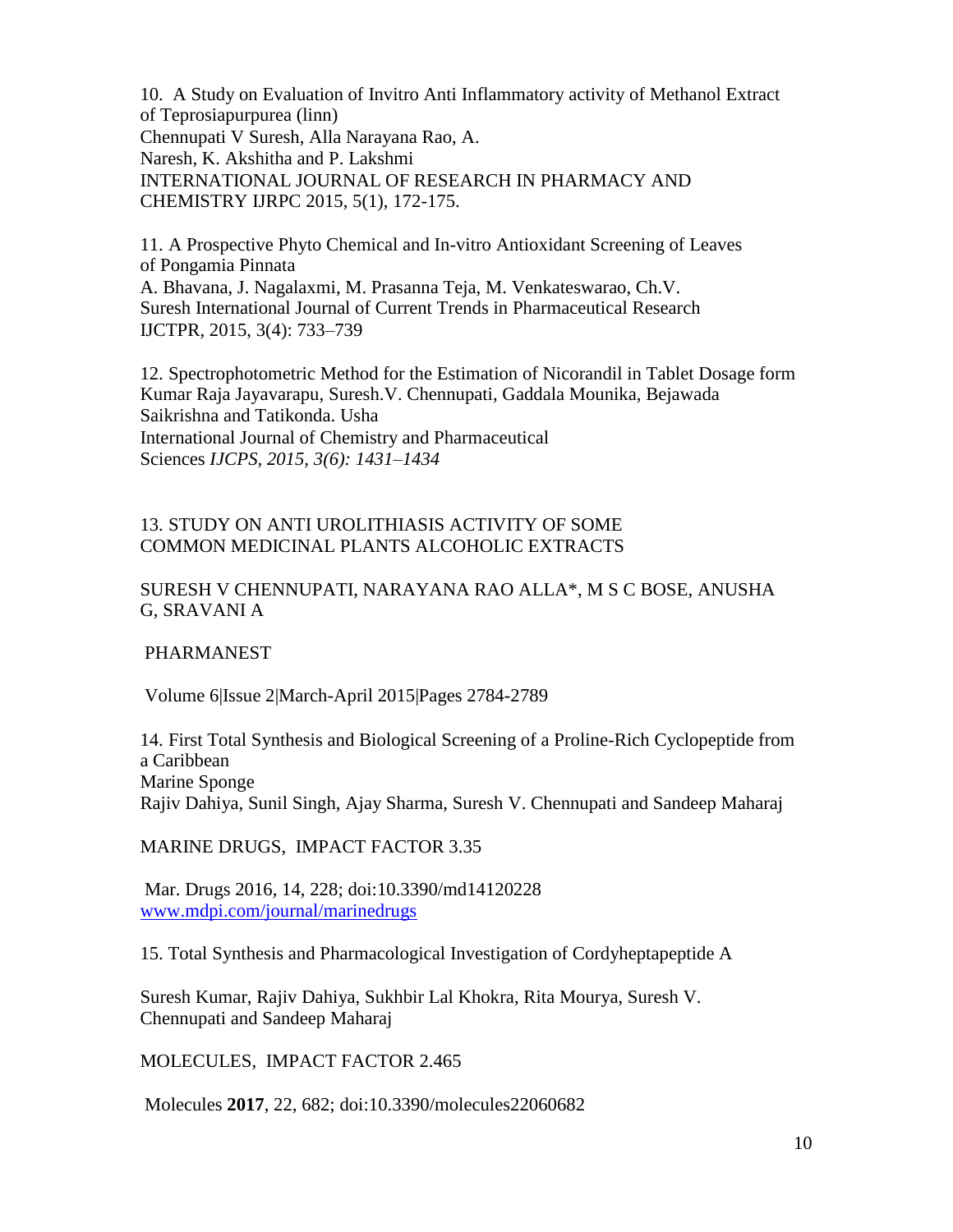[www.mdpi.com/journal/molecules](http://www.mdpi.com/journal/molecules)

16. Assessment of Health Care Providers' Knowledge, Attitude and Practice on patient safety and Medication Error Reporting

Selamu Kebamo, Regea Dabsu, Mulugeta Kebamo and Chennupati Venkata Suresh

Journal of Applicable Chemistry, 20172, 6 (3): 423-432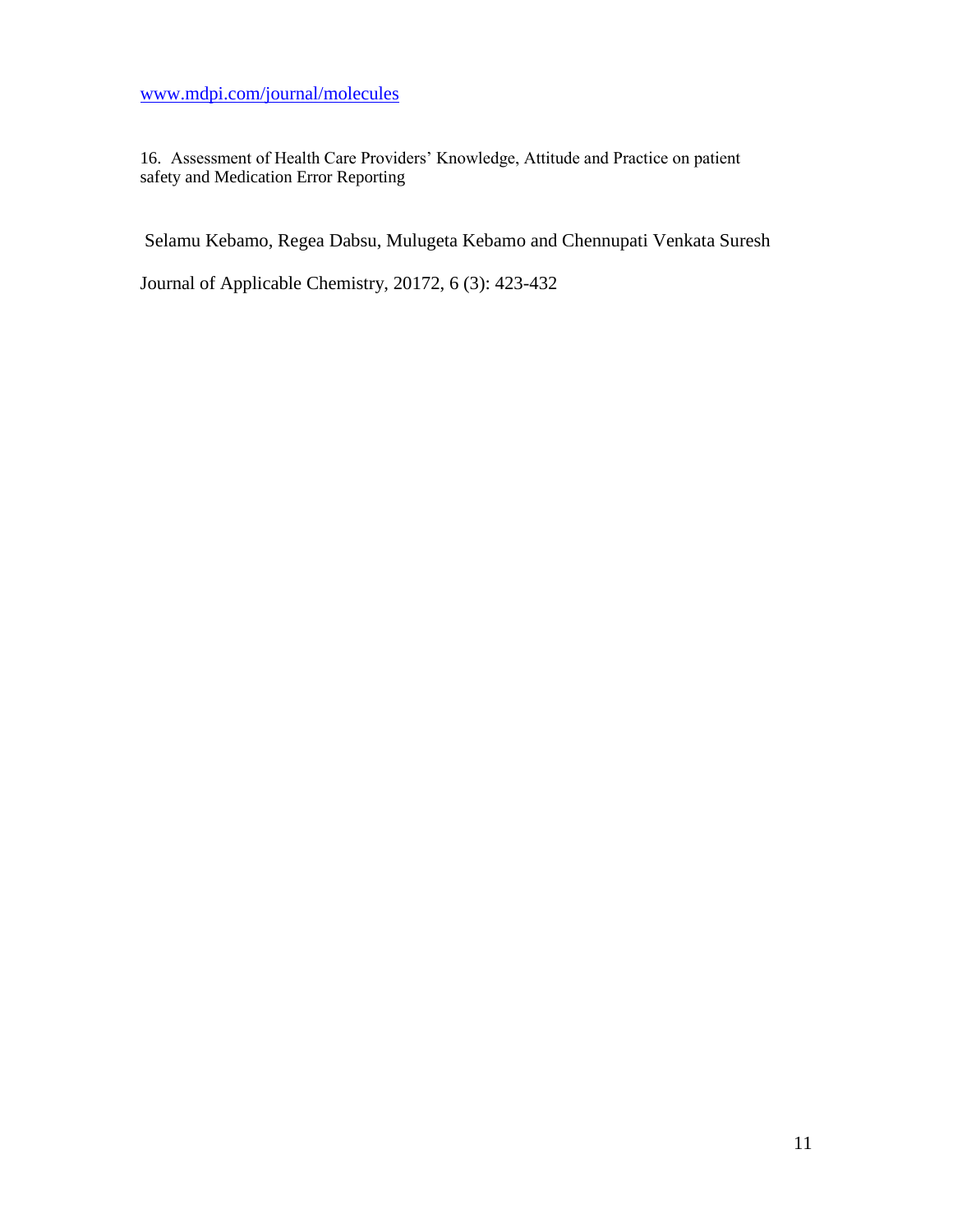Conferences/ Workshops attended of Dr. Ch. V. Suresh:

- Participated as a Delegate at National level Seminar on "Technology Trends in drug Development" Organized by Sri Vasavi Institute of Pharmaceutical Sciences, Tadepalligudem, Andhra Pradesh  $(20^{th} - 21^{st}$  March 2009)
- Participated and Presented one paper entitled Nanotechnology for future Drug Delivery at National level Seminar "PharmaQuest2K8" Organized by Dr. Samuel George Institute of Pharmaceutical Sciences, Markapur, Prakasam District, Andhra Pradesh  $(17^{th}$  -18<sup>th</sup> February 2008)
- Participated and Presented one paper entitled Nanomedicines- Future for Public Health at International level Seminar "1<sup>st</sup> International Symposium on Frontiers in Pharmaceutical Research and Nanotechnology" Organized by Sri Padmavathi School of Pharmacy, Tirupathi, Andhra Pradesh  $(5^{\text{th}} -6^{\text{th}})$  March 2011)
- Participated and Presented One paper entitled Simple Spectrophotometric methods for the Determination of Olanzapine in bulk and Pharmaceutical Dosage forms at National level Seminar on "APTI-13<sup>th</sup> Annual National Convention - 2008" Organized by SLT Institute of Pharmaceutical Sciences, Guru Ghasidas University, Bilaspur, Chhattisgarh  $(3^{rd} -4^{th}$  October 2008)
	- Participated and Presented an Invited talk on Microwave Assisted synthesis and Biological Evaluation of substituted Phenytoin Derivatives as anticonvulsant agents in a UGC National Seminar on "Environmental Pollutants and the Remedial Methods for their Control" organized by Department of Chemistry, Dharma Apparao College, Nuzvid, Andhra Pradesh (8<sup>th</sup> -9<sup>th</sup> February 2010)
- Participated and Presented One paper entitled Nanotechnology in Destroying Cancer Cells at UGC National Seminar on "Nanomaterials and their Applications" Organized by Department of Physics, Dharma Apparao College, Nuzvid, Andhra Pradesh (10 $^{\text{th}}$  - $11<sup>th</sup>$  December 2009)
	- Participated as a Delegate at National level Seminar on "APTI-18<sup>th</sup> Annual National Convention - 2013" Organized by Vikas institute of Pharmaceutical Sciences, Rajahmundry, Andhra Pradesh  $(25^{th}$  -27<sup>th</sup> October 2013)
	- Participated and Presented One paper entitled Investigational New Drug Application (IND)- An Approach to the Drug Screening for the Public Acceptability in the "Awareness Progrmme on Pharm.D." Organized by Vikas institute of Pharmaceutical Sciences, Rajahmundry, Andhra Pradesh  $(12^{th}$  August 2012)
- Participated and Presented One paper entitled Extractive Spetrophotometric methods for the Determination of Olanzapine in Bulk and Pharmaceutical Dosage forms at "60<sup>th</sup> Indian Pharmaceutical Congress" held on New Delhi ( $12<sup>th</sup>$  -  $14<sup>th</sup>$  December 2008)